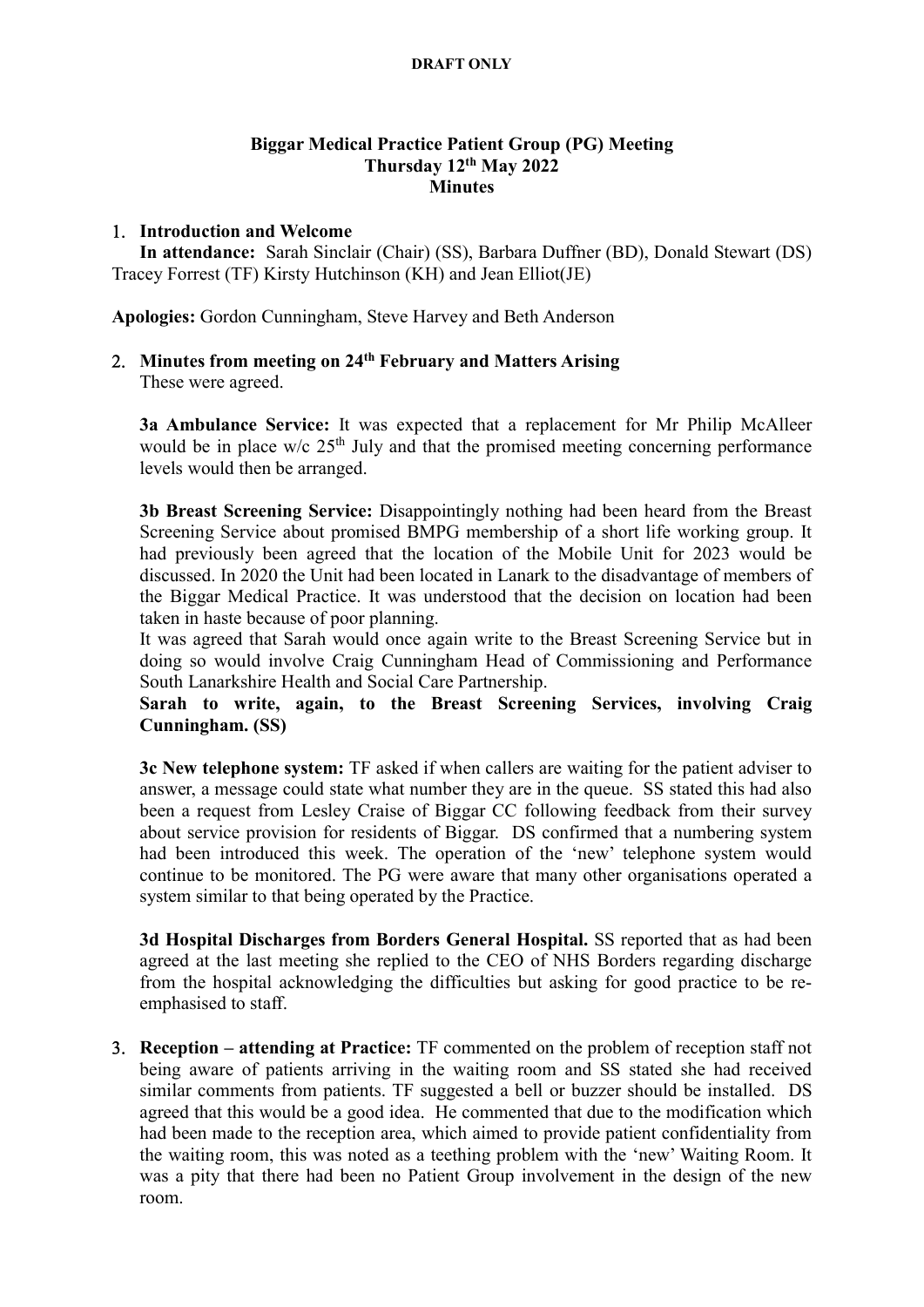#### DRAFT ONLY

4. Biggar Action Plan Survey SS informed the meeting that she had been contacted by Lesley Craise of Biggar CC about one of the surveys conducted by the Biggar Action Group. SS said Lesley highlighted a few issues, including transport to hospital/clinics for people in Biggar and as a result a volunteer transport service has been set up. SS said a similar service runs for the Tweedsmuir, Broughton, Skirling area. Lesley said she had sent information about the Biggar service to DS for staff. DS had not received. As this has happened before with emails from Lesley, SS agreed to email her DS's email and the practice email. The survey had also feedback some concerns about the new telephone system (see item 3c) and about the size of the practice building given the increase in population, which SS had advised is owned by NHS Lanarkshire and which has been raised by the GPs with the Board. SS said the results of the surveys are to be on the Biggar CC website, but to date they are not. Lesley had also raised the possibility of doing a survey jointly with the Patient Group. SS said that the Practice and the Patient Group covers 11 CC areas not only Biggar.

# SS to ask Lesley Craise for the health survey results which can be shared with the Group for discussion and further possible action.

5. Patient Fund: DS reported that there is  $£1,900$  in the Patient Fund. It was agreed that Donald would ask the Practice if they would like a second 24-hour blood pressure monitor which could be used by Practice patients saving the need for 2 return trips to Wishaw.

DS to ask the Practice if they would like a second blood pressure monitor.

 Patient Newsletter: It was some time since a Patient Newsletter had been issued by the PG.

Whether to produce and issue a new Newsletter would be included in the Agenda for the next meeting. Next Agenda

 Community Councils – Feedback. PG minutes are sent to the Community Councils covering areas also covered by the Practice. Only Quothquan and Thankerton and Biggar CCs had feedback any issues.

Next Agenda: decide whether to ask the CCs directly if they wished to continue to receive PG minutes.

- Hospital at Home Clydesdale. JE asked about the Hospital at Home set up in North Lanarkshire and whether this should/could be extended to South Lanarkshire. DS stated this is currently under discussion; the remoteness of Clydesdale make Hospital at Home less practicable. There is also a working group looking at the Care for the Elderly with 2 community hospitals as hubs.
- Tweedsmuir Community Council Representative on Patient Group: DS had had a query from Tweedsmuir Community Council concerning the possibility of a Community Council member joining the PAG as a CC representative. The PG confirmed that PG members were on the Group to represent patients of the Practice, not any particular Group.

Action: Sarah to email a copy of the constitution to Tweedsmuir CC and ask the CC if an individual would like to contact with view to meeting with SS and DS.